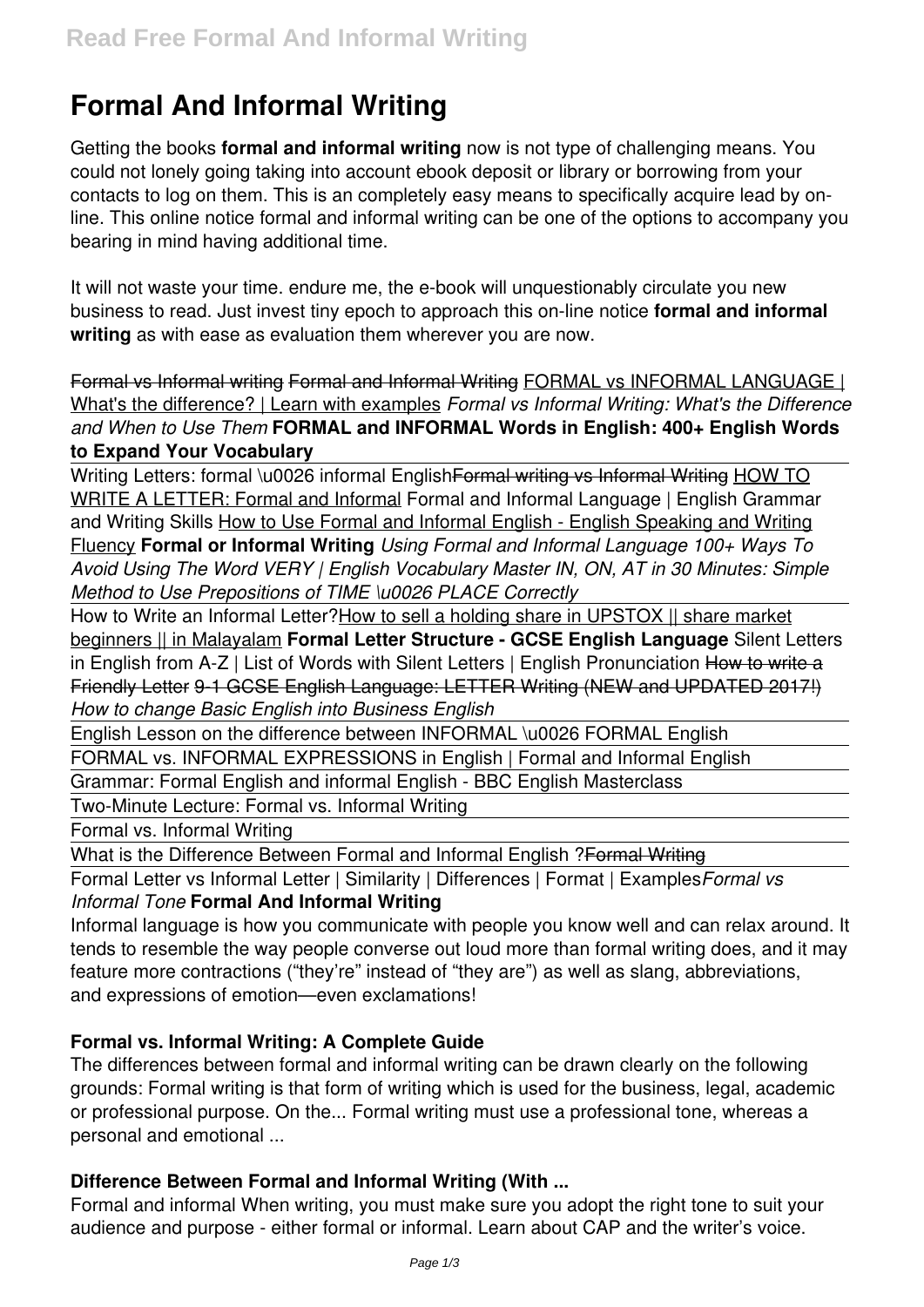# **Informal writing - Formal and informal - KS3 English ...**

Informal Writing Style Colloquial – Informal writing is similar to a spoken conversation. Informal writing may include slang, figures of... Simple – Short sentences are acceptable and sometimes essential to making a point in informal writing. There may be... Contractions and Abbreviations – Words ...

## **Formal and Informal Writing Styles | SkillsYouNeed**

Formal and informal writing Submitted by Marc Stewart on 3 January 2018. A set of two exercises (one vocabulary exercise, then a directed writing exercise) plus an extension (fun exercise where learners use the 'wrong' register to write a text) to learn about formal and informal language in English.

# **Formal and informal writing | Skillsworkshop**

Key Differences Formal writing is often more common in writing whereas; informal writing is more common in speaking than the writing. Formal writing is objective on the other hand; informal writing is subjective. Formal writing is for impersonal use. Conversely, informal writing is for personal use ...

#### **Difference Between Formal Writing and Informal Writing ...**

We often use formal language when we write. However, there are times where writing can be informal, like when we're writing text messages, emails, postcards or letters to friends. We use informal...

# **Using formal and informal language - Year 4 - P5 - English ...**

Informal language is more commonly used in situations that are more relaxed and involve people we know well. Formal language is more common when we write; informal language is more common when we speak. However, there are times where writing can be very informal, for example, when writing postcards or letters to friends, emails or text messages.

#### **Formal and informal language - English Grammar Today ...**

This Informal and Formal Writing KS2 pack contains a lesson plan, lesson presentation and accompanying activity sheets to scaffold children's learning. In this brilliant lesson children will learn how to recognise and use the vocabulary and grammatical structures typical of formal and informal writing. This SPaG lesson pack contains:a lesson ...

#### **PlanIt Y6 SPaG Lesson Pack: Formal and Informal Writing**

1) A powerpoint with examples of formal and informal, followed by a fun quiz. 2) A letter of complaint about a pizza restaurant. Children have to choose the more formal words to write the letter.

#### **Formal or Informal? | Teaching Resources**

Formal and informal writing Learning English. Start Proficient Formal and informal writing How difficult was this activity? Too hard. CEFR Level C1-C2 Time 5–10 minutes. Skills Writing This writing activity practises the appropriate register. ...

#### **Formal and informal writing | Learning English | Cambridge ...**

Formal writing is written for an audience you do not know on a personal level. It is often the main style in academic writing (unless otherwise noted) and is more complex than informal writing. Formal writing is serious.